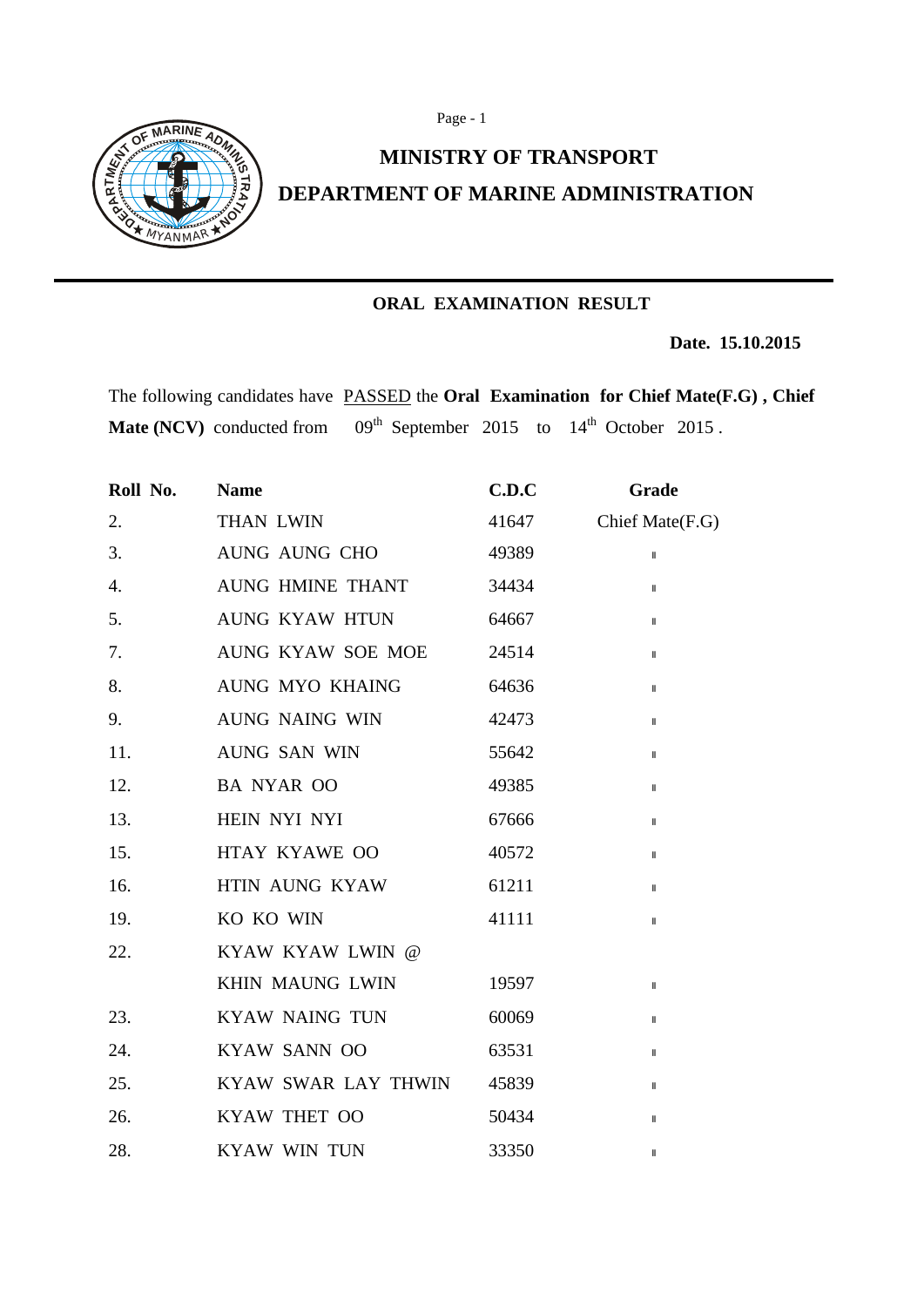Page - 2

| Roll No. | <b>Name</b>                    | C.D.C | Grade                      |
|----------|--------------------------------|-------|----------------------------|
| 29.      | KYAW ZAY YAR WIN               | 56417 | Chief Mate(F.G)            |
| 30.      | <b>KYI THA ZAW</b>             | 60499 | $\ensuremath{\mathsf{II}}$ |
| 31.      | LINN HTET THU                  | 56334 | $\, \parallel$             |
| 32.      | LINN TUN                       | 46768 | $\, \parallel$             |
| 33.      | MIN SOE                        | 22945 | $\ $                       |
| 35.      | <b>MYINT THU</b>               | 25049 | $\mathsf{I}$               |
| 36.      | MYO AUNG                       | 51102 | $\mathbf{I}$               |
| 37.      | MYO MIN MYAT                   | 65181 | $\, \parallel$             |
| 39.      | NAY LIN AUNG                   | 53744 | $\, \parallel$             |
| 40.      | NAY LIN TUN                    | 25341 | Ш                          |
| 42.      | NYAN LIN TUN                   | 55016 | $\mathsf{I}$               |
| 43.      | <b>NYAN TUN AUNG</b>           | 38185 | Ш                          |
| 45.      | PHYO MAW THEIN                 | 53675 | $\, \parallel$             |
| 47.      | PHYO ZAW OO                    | 59244 | $\, \parallel$             |
| 48.      | PYAE SONE KO KO                | 62952 | $\, \parallel$             |
| 49.      | PYAE SONE WIN                  | 64202 | $\, \parallel$             |
| 50.      | S WILLIAM NYI NYI MIN          | 38644 | $\mathsf{I}$               |
| 51.      | <b>SAI SAN THURA</b>           | 40750 | $\, \parallel$             |
| 52.      | SAI WANNA WIN                  | 41281 | $\, \parallel$             |
| 53.      | SALAI WAI YAN PITE HTWAY 67757 |       | $\sf II$                   |
| 55.      | <b>SAW THA DE</b>              | 41906 | $\mathsf{I}$               |
| 56.      | SI THU AUNG                    | 56390 | Ш                          |
| 57.      | SI THU WIN                     | 50277 | Ш                          |
| 58.      | <b>SOE MOE AUNG</b>            | 40986 | Ш                          |
| 59.      | <b>SOE MYO KYAW</b>            | 56431 | Ш                          |
| 60.      | THANT ZIN MYINT SOE            | 43507 | $\mathbf{I}$               |
| 62.      | THET WAI AUNG                  | 55023 | Ш                          |
| 63.      | TIN WIN                        | 32691 | $\mathsf{I}$               |
| 65.      | TUN LIN KYAW                   | 71239 | $\mathsf{I}$               |
| 66.      | WAI MIN LWIN                   | 41610 | $\, \parallel$             |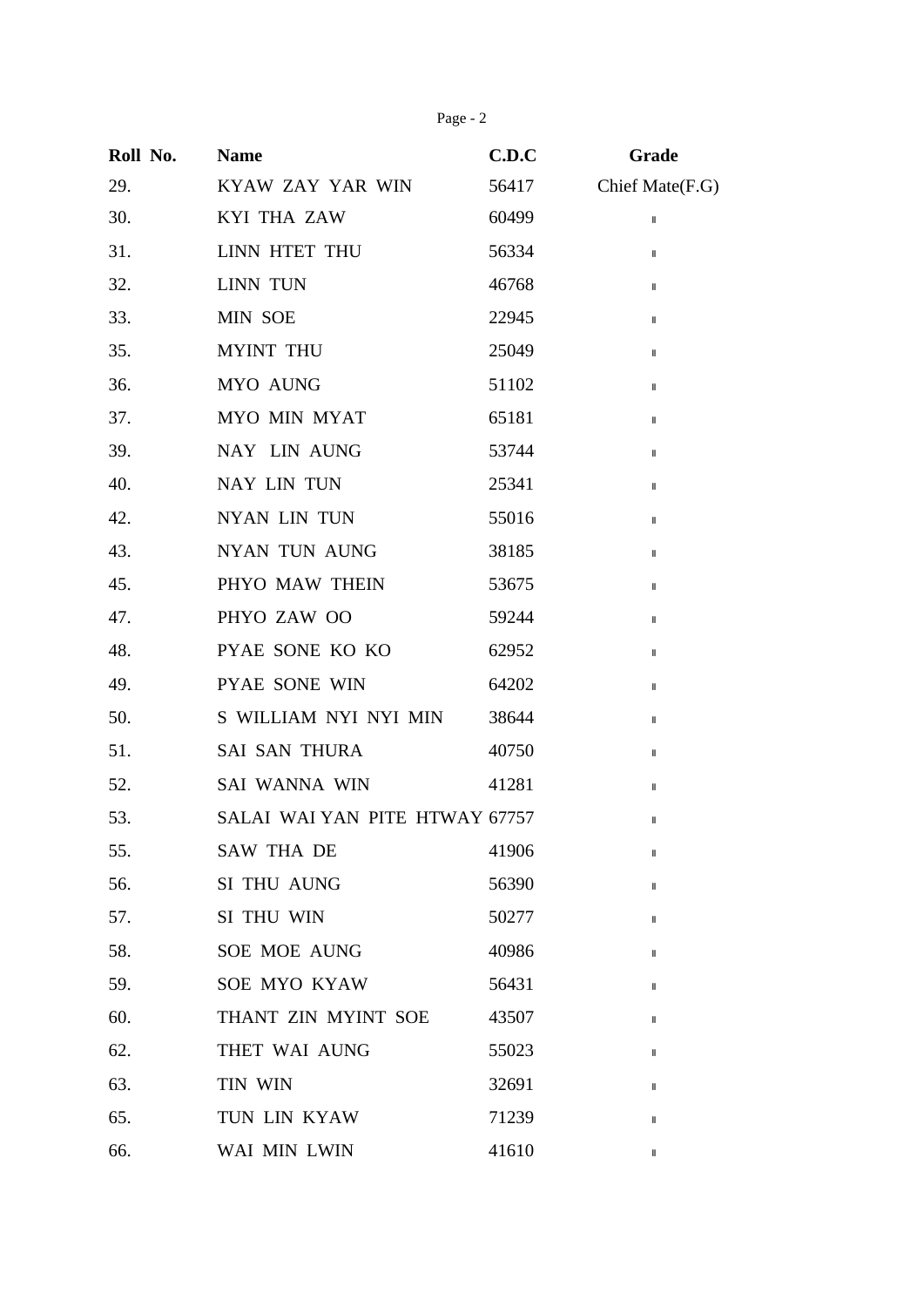Page - 3

| Roll No. | <b>Name</b>                 | C.D.C | Grade           |
|----------|-----------------------------|-------|-----------------|
| 69.      | YE AUNG                     | 41942 | Chief Mate(F.G) |
| 70.      | YE KO KO ZAW                | 62682 | $\, \parallel$  |
| 71.      | YE NYEIN KYAW               | 53093 | $\, \parallel$  |
| 72.      | YE MYINT THAN               | 46328 | Ш               |
| 73.      | ZARNI AUNG PHYO             | 63558 | Ш               |
| 74.      | ZAW MIN PHYO                | 44413 | $\sf II$        |
| 77.      | ZAW MYINT HTUN              | 62536 | $\mathbf{I}$    |
| 79.      | ZAW WUNNA                   | 32291 | $\, \parallel$  |
| 82.      | <b>HTET NAING</b>           | 67909 | Ш               |
| 84.      | MYO WIN NYUNT               | 53114 | Ш               |
| 85.      | <b>THAR DOE</b>             | 38970 | $\mathsf{I}$    |
| 86.      | WAI MYO AUNG                | 64070 | $\mathbf{I}$    |
| 87.      | AUNG AUNG OO                | 53022 | $\sf II$        |
| 97.      | <b>BA NYAR MAUNG</b>        | 45873 | Ш               |
| 99.      | <b>DOE HTET</b>             | 63564 | Ш               |
| 100.     | HAN MIN THAW                | 62683 | Ш               |
| 102.     | HAN WIN NAING               | 44346 | Ш               |
| 107.     | KAUNG MYINT MYAT            | 67688 | Ш               |
| 113.     | KYAW AUNG KHINE LATT        | 64118 | Ш               |
| 124.     | <b>LIN HEIN</b>             | 60198 | $\mathsf{I}$    |
| 126.     | <b>LIN THANT MAUNG</b>      | 65177 | Ш               |
| 129.     | MAUNG MAUNG MYAT LWIN 50652 |       | Ш               |
| 131.     | MOE KYAW THANT              | 49424 | $\mathsf{I}$    |
| 133.     | MIN SET NAING               | 64674 | $\mathsf{I}$    |
| 134.     | <b>MINN PAING</b>           | 64069 | $\mathbf{I}$    |
| 145.     | <b>NAY TOE</b>              | 51493 | $\mathsf{I}$    |
| 149.     | NYI NYI NYEIN CHAN          | 44536 | $\mathsf{I}$    |
| 151.     | PHYOE ZIN WIN               | 52978 | Ш               |
| 152.     | PHYO ARKAR KYAW             | 62525 | $\mathsf{I}$    |
| 153.     | PYAE PHYO MAUNG             | 64083 | $\mathsf{I}$    |